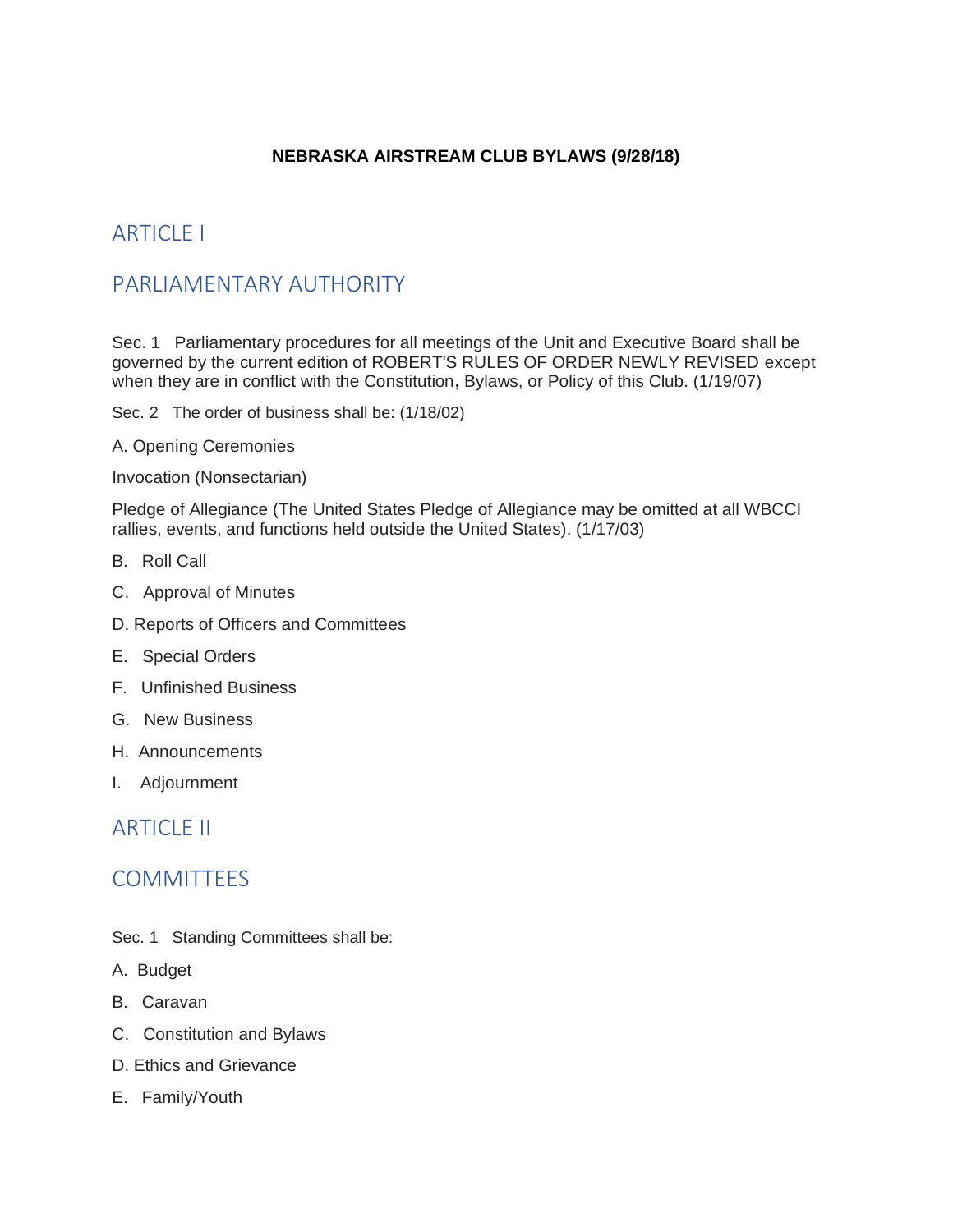- F. Historical
- G. Hospitality
- H. Legislative
- I. Membership
- J. Publicity
- K. Public Relations

The President shall appoint and be an ex-officio member of all committees except the Nominating Committee. (1/21/94)

Sec. 2 All Standing Committees shall consist of a Chairman and as many members as deemed necessary by the President. Chairmen of Standing Committees shall report at each meeting of the Executive Board. (1/21/94)

# STANDING COMMITTEES

# General Duties

1. Budget - In cooperation with the incoming and outgoing Treasurer of the Unit, prepare for the Executive Board a budget projecting the unit's income and expenditures for the next year. (1/19/07)

2. Caravan - To plan, organize, and obtain leaders for unit caravans that are operated or conducted for the Unit within the scope of the WBCCI Caravan Handbook. To develop an aggressive Unit Caravan program and to coordinate unit caravan matters with appropriate Region and International Caravan Committee personnel. (1/21/94)

3. Constitution and Bylaws - To conduct a continuing review and study of the Unit and the International Constitution and Bylaws and to make recommendations for any amendments or additions deemed desirable and in the best interest of the Club. (1/21/94)

4. Ethics and Grievance - To investigate and assess all grievances or complaints made by members and others and to make recommendations thereon to the Unit Executive Board.

5. Family/Youth - Plan programs to encourage participation of family/youth at unit functions and to be the liaison person between the Unit and International Family/Youth Standing Committee. (1/21/94)

6. Historical - To record events including written and pictorial material associated with unit activities and to maintain an historical record of such. (1/21/94)

7. Hospitality - To receive and make welcome guests and new members at club functions. Recommend ways to meet and greet all club members and guests at rallies and/or seasonal functions. (1/21/94)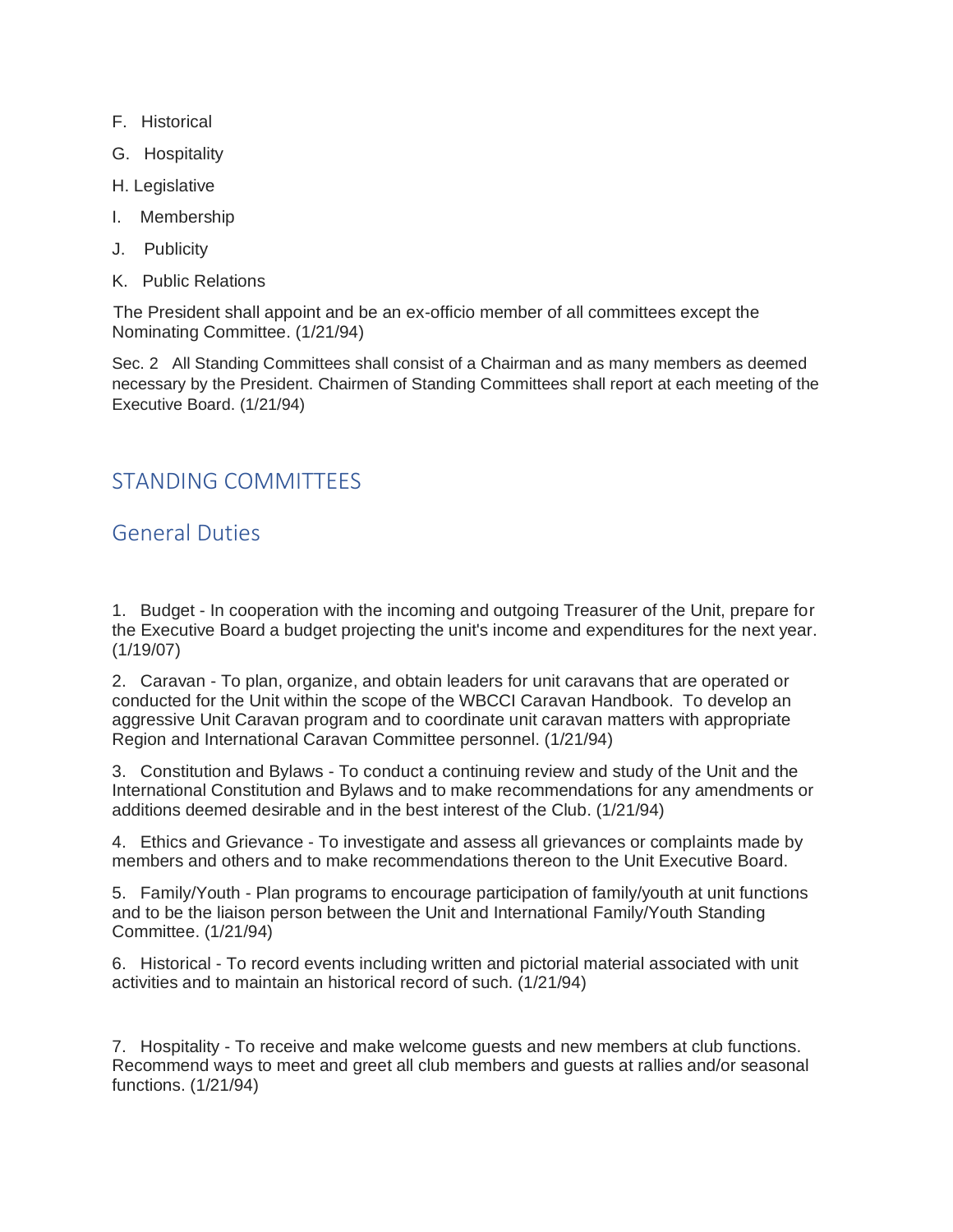8. Legislative - To study, advise and recommend legislation in the interest of the Club and its members; to recommend opposition to all legislation which is discriminatory and injurious to the interest of the Club and its members. (1/21/94)

9. Membership - Be the Unit/Club contact for prospective new members and explain the purpose and objectives of the Wally Byam Caravan Club International. Extend invitations to prospective members to attend a rally or meeting when making application for membership. Coordinate with the Treasurer to ensure having an accurate list of paid-up members, and to assist the Treasurer, as needed, in following up on all members who have not paid dues by October 15th. (1/19/07)

10. Publicity - To collect newsworthy items of interest to club members and to publish monthly a newsletter containing past and future events of the Unit, Region and International. To publish yearly a roster in the form and content as directed by the Executive Board. Forward material to Headquarters for publishing in the Blue Beret and Directory with respect to the Unit's activities schedule. (1/21/94)

11 Public Relations - To maintain communications with the International and Region Public Relations Committees for maintaining a continuing program of public relations between WBCCI and communities being exposed to rallies and caravans. (1/21/94)

Sec. 3 Special Committees may be appointed by the President as required.

### **ARTICLE III**

# **GUESTS**

Sec. 1 A guest (or guests) sponsored and invited by a member in good standing, and using the member's trailer or motorhome or staying in a non-RV facility such as a cabin, motel room, etc., may attend activities of the Unit. Members sponsoring such a guest shall pay one extra rally fee exclusive of the parking fee. (1/19/07)

Sec. 2 A member in good standing in this Unit may sponsor and invite a non-member Airstream recreational vehicle owner, as a prospective member, to attend rallies and other activities of the Unit. (7/5/01)

Sec. 3 Members in good standing in the International Club may attend activities of the Unit provided that such members, and where required, shall have made prior reservation for each attendance. (1/19/96)

Sec. 4 A unit, once each calendar year, may host a rally or caravan or combination thereof with a recreation vehicle club not chartered by the Wally Byam Caravan Club International, Inc., and it may conduct, twice each calendar year, (but not more than 50% of the rallies and caravans conducted by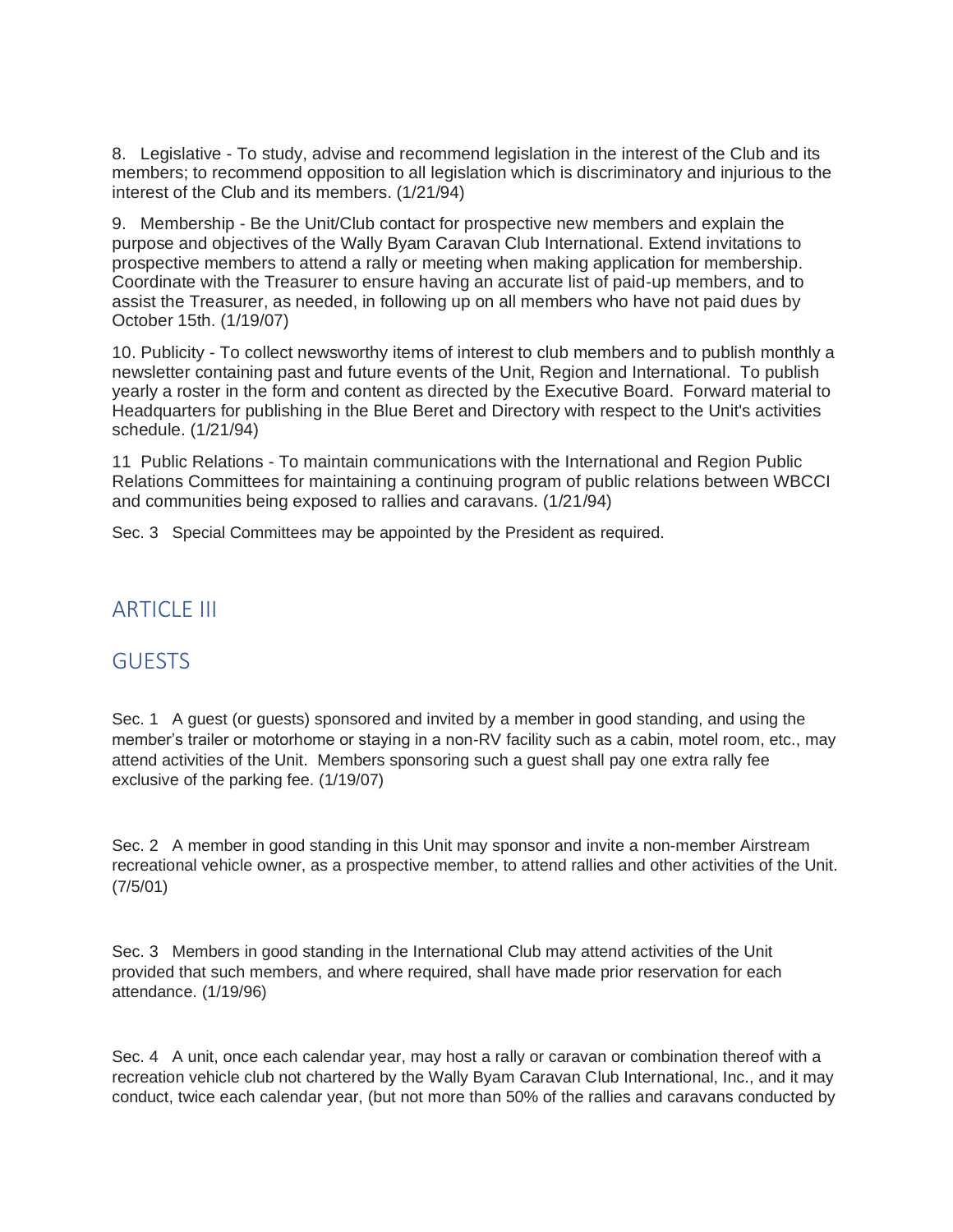that unit in any calendar year) a buddy rally or a buddy caravan or combination thereof to which each member of the unit may invite not more than one non-member recreation vehicle family. (7/5/02)

The non-member RV family to be invited is intended to be one which is a prospective member and one which does not own an Airstream. The family is invited to the buddy rally or caravan to introduce them to the WBCCI "Way of Life" and the unit members in the hope they might decide to purchase an Airstream and join the club. A buddy rally is not intended to be used by current or past WBCCI members to attend a WBCCI rally in their non-Airstream vehicles. (7/5/02)

# **ARTICLE IV**

# NOMINATING COMMITTEE

Sec. 1 The Executive Board shall, not less than ninety (90) days prior to the unit's annual business meeting, appoint a three member Nominating Committee who shall, after having obtained the prior acceptance for office of each nominee if elected, place in nomination one candidate for each office to be filled by election, and submit a written report to the Executive Board which shall include the names of all candidates considered, and the President shall distribute the report to the membership not less than fifteen (15) days prior to said business meeting. Additional candidates who have previously consented to accept the office if elected, may be placed in nomination from the floor of said meeting. No seconds are required for any nomination. (1/21/94)

# **ARTICLE V**

# DUTIES OF OFFICERS

Sec. 1 The President shall:

Preside at all meetings of the Unit and Executive Board.

Enforce the Constitution and Bylaws.

Appoint all standing committees and the Parliamentarian. (1/19/07)

Have such powers and duties as normally pertain to the principal executive officer.

Sec. 2 The 1st Vice President shall:

Attend all business meetings of the Unit and the Executive Board.

Shall assist the President.

Assume the duties of the President in the President's absence. (1/21/94)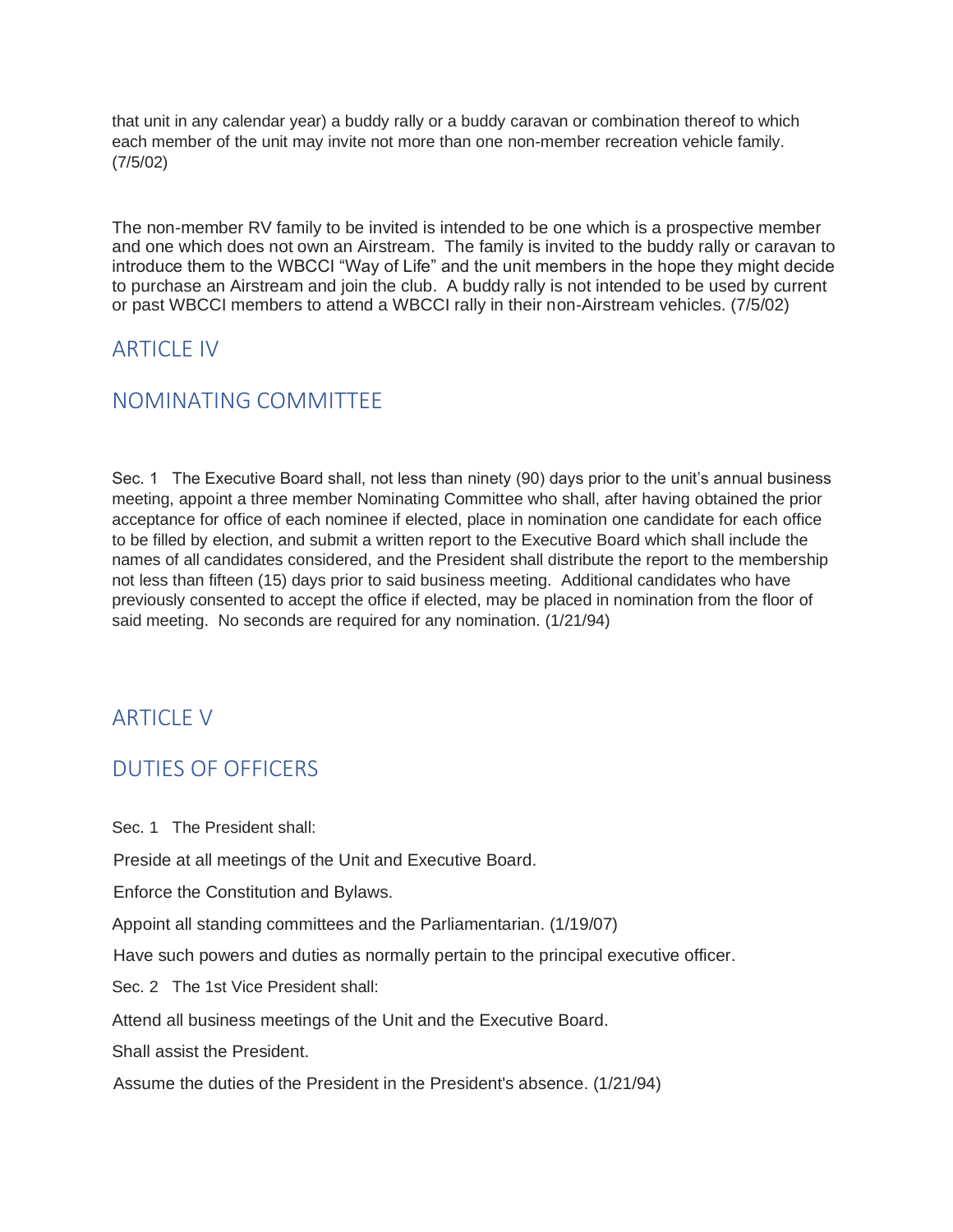Sec. 3 The 2nd Vice President shall:

Attend all business meetings of the unit and the Executive Board.

Assist the President and the First Vice President.

Assume the duties of the First Vice President in the absence of said officer.

Assume the duties of the President in the case of the absence of the President and the First Vice President.

Perform the duties as assigned by the Executive Board. (1/21/94)

Sec. 4 The Corresponding Secretary shall:

Issue notices of all meetings of the Unit and the Executive Board as prescribed in Article VI, Sections 1 and 2 and Article VIII, Section 2 of the Constitution and ARTICLE XI, Sec.1 of the Bylaws. (1/19/07)

Prepare an agenda of pending business for use by the presiding officer at each meeting.

Coordinate with the Treasurer to maintain an accurate roster of paid-up members of the Unit. (1/19/07)

Sec. 5 The Recording Secretary shall:

Record and preserve the minutes of all official meetings of the Unit and the Executive Board, and mail copies to the members of the Executive Board not more than fifteen days following each meeting. (1/19/07)

Record the attendance of the officers at each meeting and advise the presiding officer if a quorum is present.

Sec. 6 The Treasurer shall:

Maintain the financial records of the Unit and receive all monies, as prescribed in International Bylaws, Article XVI Financial Management Sec. 12 – 13 and Policy, Financial Data Guidelines, and promptly deposit them in the bank previously chosen by the Executive Board. (9/28/18)

Notify members of expiration of dues, issue receipts for dues paid, and maintain an up-to-date roster of paid-up members. Changes to this roster shall be shared with the Corresponding Secretary, the newsletter Editor, and the Membership Chairman. In addition, the Membership Chairman shall be notified of all members who have not paid their dues by October 15th in order that the membership chairman might assist the Treasurer in contacting those members to collect their dues prior to November 1st. (1/19/07)

Submit a full written report of finances to the Executive Board at each meeting. Each year the books and accounts will be audited by a committee selected by the incoming President. Before retirement, all books, monies and property of the Unit shall be delivered promptly to the incoming Treasurer. (6/23/01)

Sec. 7 The duties of the Trustees (or Directors) shall be: (1/19/07)

To attend all meetings of the Unit and the Executive Board.

To accept special assignments as directed by the President. Additional duties may be to chair or be members of committees. (1/19/07)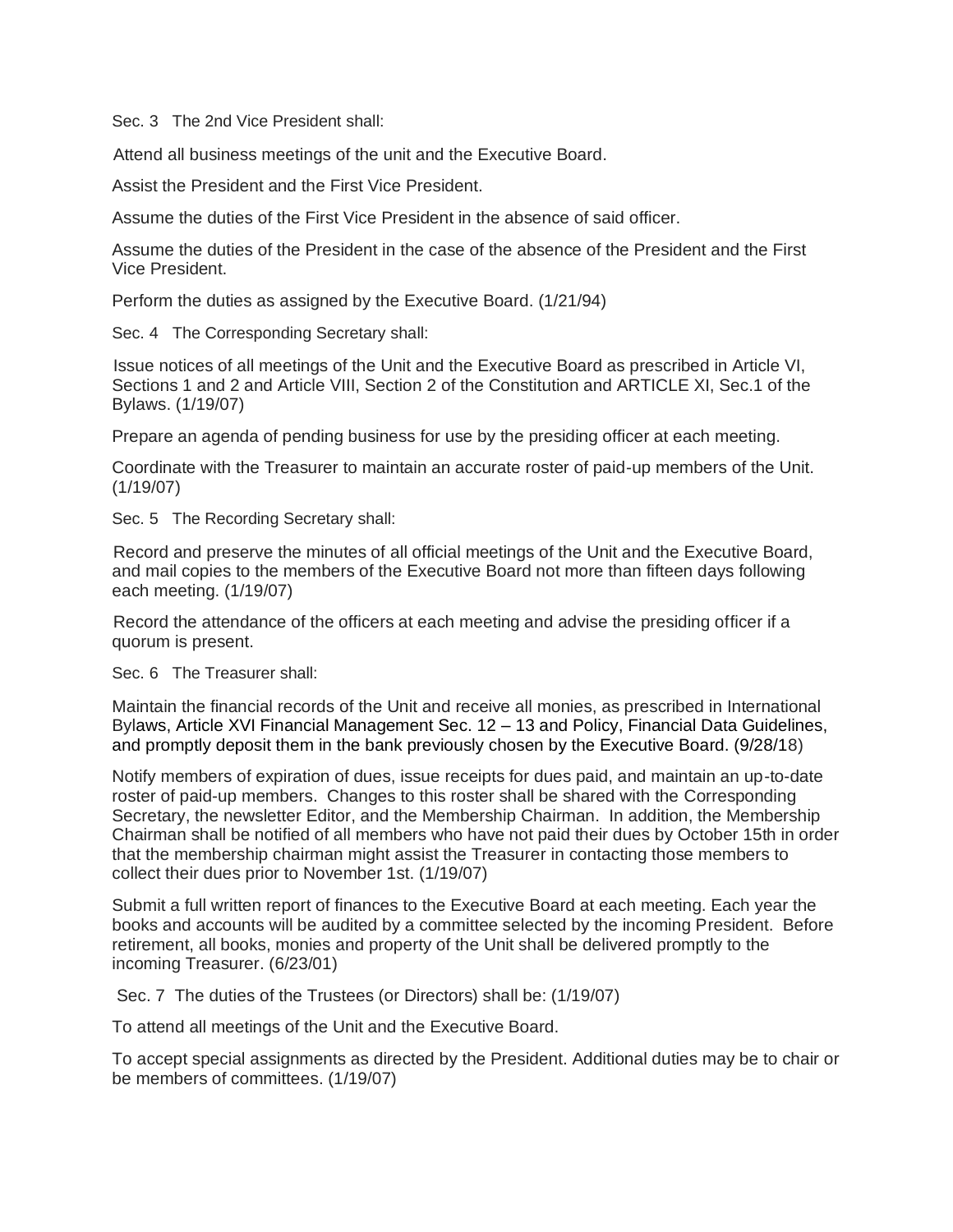## **ARTICLE VI**

## DELEGATES

Sec. 1. The Executive Board shall appoint one delegate and one alternate from among the Regular Members who will attend the annual Delegates Meeting of the parent organization, the Wally Byam Caravan Club International, Inc. An Affiliate Member of this unit who is a regular member in the same region may be appointed if the unit has no Regular Members who are going to attend the Delegates Meeting. Any vacancy occurring following such selection shall be filled by appointment by the President. The delegate should be instructed with respect to the wishes of the Unit on matters to come before the meeting. The President and Secretary shall certify to these appointments. (10/10/15)

#### **ARTICLE VII**

### **DUFS**

Sec. 1 The annual Unit dues of Regular and Affiliate members shall be set by the Executive Board. (1/17/97)

Sec. 2 Membership dues of regular members in the international club and in any unit or chartered body thereof may be collected electronically by international Headquarters on the WBCCI website or through the Unit treasurer. International Dues collected by the Unit will be forwarded to international Headquarters monthly. (10/10/15)

 A member who fails to pay properly assessed International and Unit dues before November 15 may not be listed in the Annual Membership Directory of the International Club for the following year. If the dues are not paid and receipted by the Unit or International on or before December 31, the membership will be terminated. (09/28/18)

### ARTICLE VIII

# CODE OF ETHICS

Sec. 1 All members shall abide by the following Code of Ethics:

A. To be ever mindful of our responsibility to Wally Byam Caravan Club International, Inc., and through conduct, indicate to the public that membership in this organization is an assurance of our courtesy on the road and good will to all peoples and countries.

B. To be ever mindful of what we say or print with respect to its effect on others of our diverse membership so as to avoid disharmony and ill feelings among club members of diverse ethnicities, religious beliefs or orientation and to dedicate ourselves to the work of cementing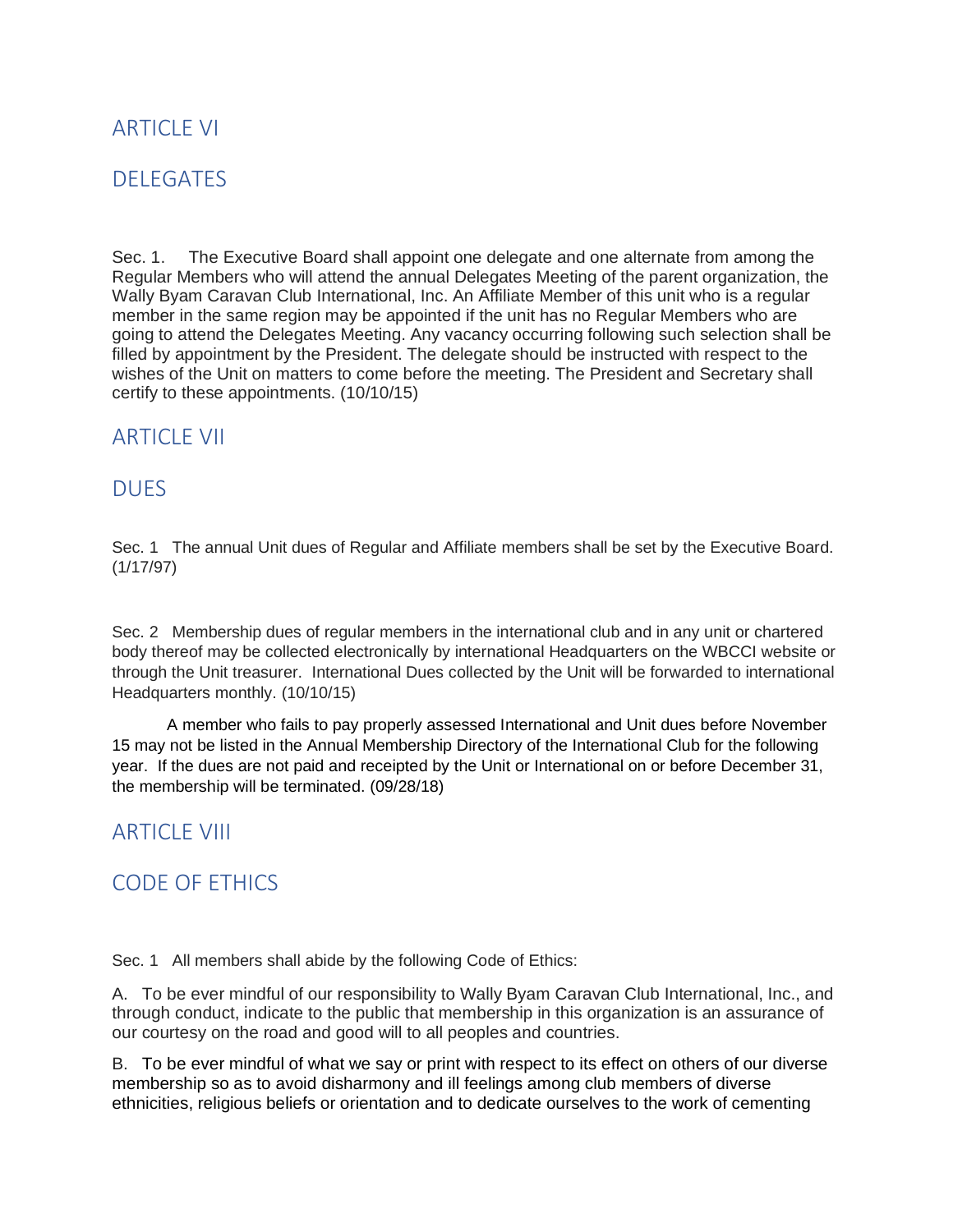together the members of WBCCI in bonds of good fellowship and mutual understanding. (09/28/18)

C. To conduct ourselves in a manner to inspire others engaged in recreational vehicle travel to a full appreciation of the intent and meaning of this code.

D. To maintain our camps in an orderly manner and leave them the same way.

#### **ARTICLE IX**

## LIABILITY

Sec. 1 Neither the Unit nor its officers are responsible for the loss of or damage to property or for injury to or death of a person on the premises of any club function. This freedom from responsibility for loss or damage to property applies regardless of whether that property has been received by any member or officer or left upon the premises.

#### **ARTICLE X**

#### POLICY<sub></sub>

Sec. 1 Policy consistent with the Constitution and Bylaws of the Unit and with the Constitution, Bylaws and Policy of the Wally Byam Caravan Club International, Inc., embodying additional provisions for the government of the Unit may be adopted by the Executive Board or the Unit members. (1/19/07)

#### **ARTICLE XI**

### AMENDMENTS

Sec. 1 These Bylaws may be amended at any business meeting of the Executive Board by a twothirds vote, provided the proposed amendment has been submitted to all members of the Executive Board in writing ten (10) days prior to such meeting. (1/19/07)

Sec. 2 Such amendments shall become effective upon adoption**.**

ARTICLE XII

MERGER, CONSOLIDATION OR DISSOLUTION OF THIS UNIT